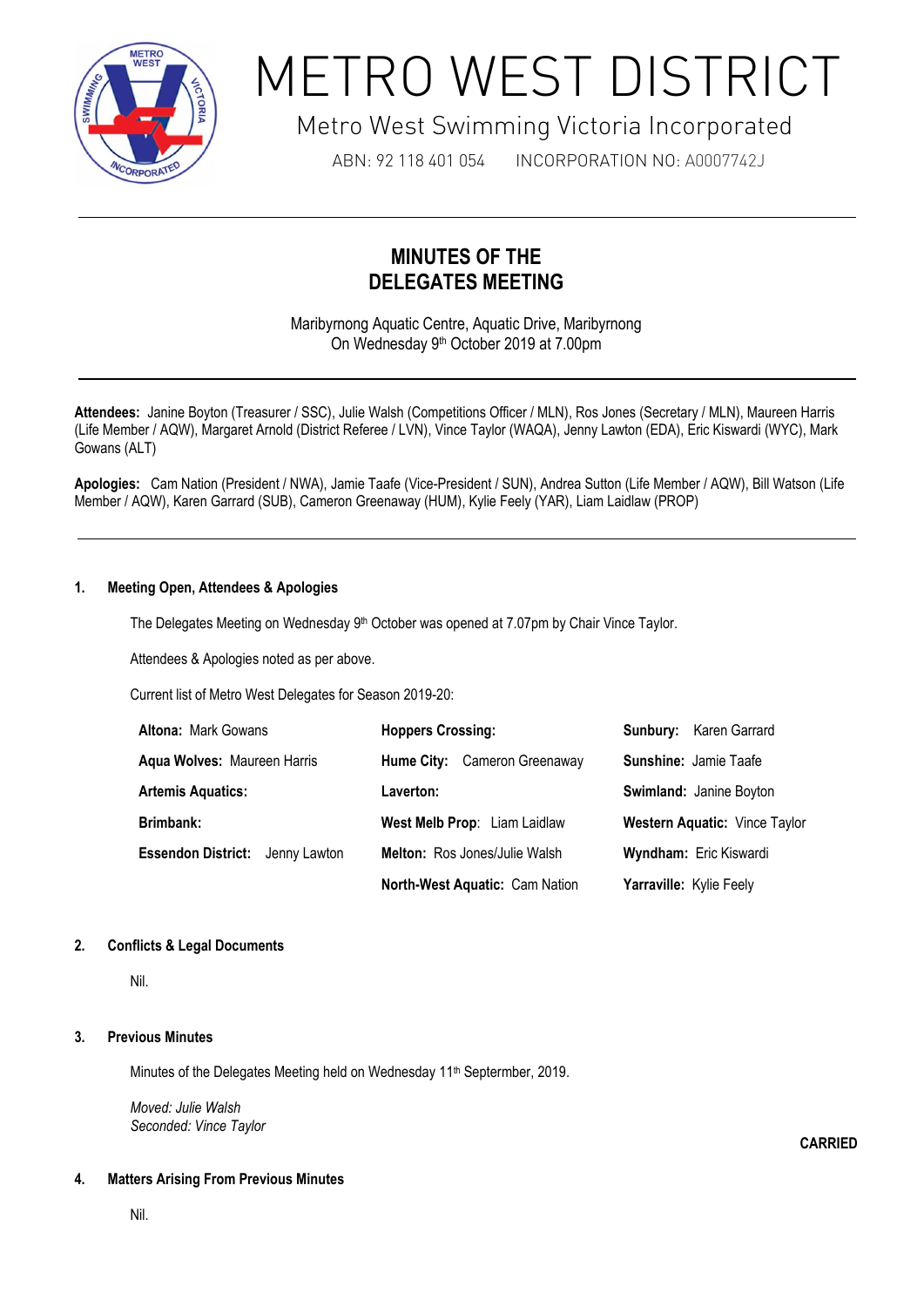#### **5. Correspondence from Swimming Australia or Swimming Victoria**

Nil *Moved: Seconded:* **CARRIED**

## **6. President's Report**

No Report tabled due to President's absence.

*Moved: Cam Nation*

#### **7. Treasurer's Report**

Verbal Report tabled by Janine Boyton.

- Current balance \$32,000
- Term Deposit approx. \$53,000
- 5 clubs paid relays, 4-5 still to pay.
- Trouble marrying payments for each meet Champs v Junior Comp
- Officials, catering & pool hire to be paid for Champs
- Medals paid
- Caps for Junior Comp ordered (T-Shirts ?)

*Moved: Janine Boyton*

#### **8. Competitions Officer's Report**

Verbal Report tabled by Julie Walsh.

- Entries closed approx. \$20,000
- Entries need to close 5pm for Julie to organise, 11:59pm too late.
- Program and Timeline published tomorrow (Thursday)
- 128 entries so far for Junior Comp
- Julie still negotiating with venue over spectator entry fee \$2.80. EDA no spectator fee. Entry will take too long if taking payment. EDA paid higher pool hire rate.
- Chairs provided by venue and grandstand seating.
- 2 lanes hired in teaching pool for warm up and cool down.
- Ray McColl has repaired the lap counters, unable to use SV's

*Moved: Julie Walsh*

#### **9. District Referee's Report**

Roster for District Champs will be out tomorrow (Thursday). Required number of officials are available.

*Moved: Margaret Arnold*

#### **10. General Business**

Feedback from District Bus Trip from EDA coach

Good trip and positive feedback however meet was poorly run and perhaps a different meet next time.

Julie to update Junior Comp entries tonight.

*Other General Business:*

*Catering for Champs – Julie to order Subway Tables can be set up for Coaches at Craigieburn – Julie ordered same setup as EDA Meet.*